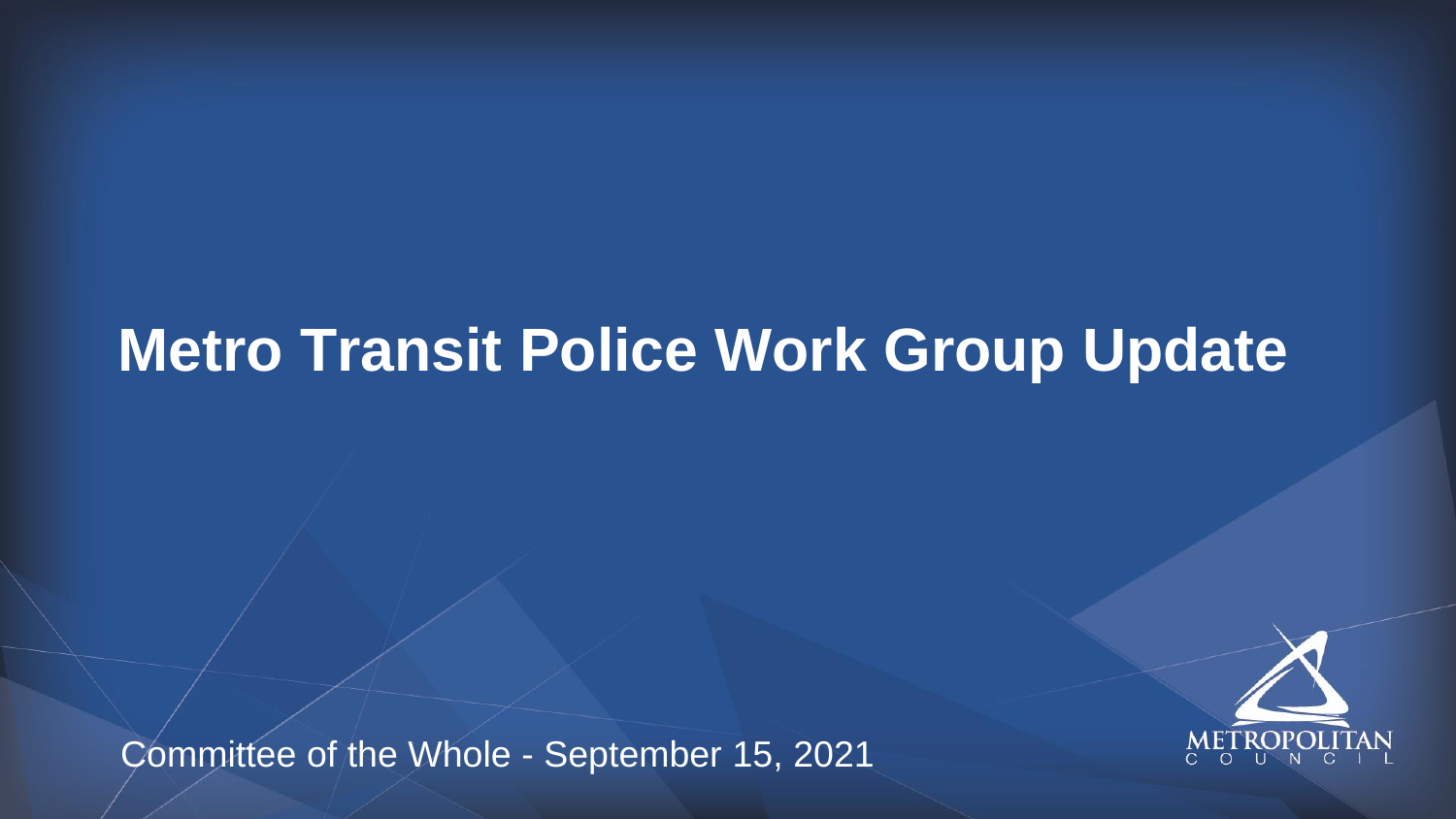

## **Agenda**

– What do you want the work group to accomplish? What are your desired outcomes?

- 1. Opening Discussion
	- What are your top 2 or 3 priorities for the police review?
	-
- 2. Review and discuss Citizens League final report
	- Brief review of final report (Michelle Fure, Public Involvement Manager)
	- incorporated into the work group's work plan

– Council Members are asked to share their take-aways and identify topics that need to be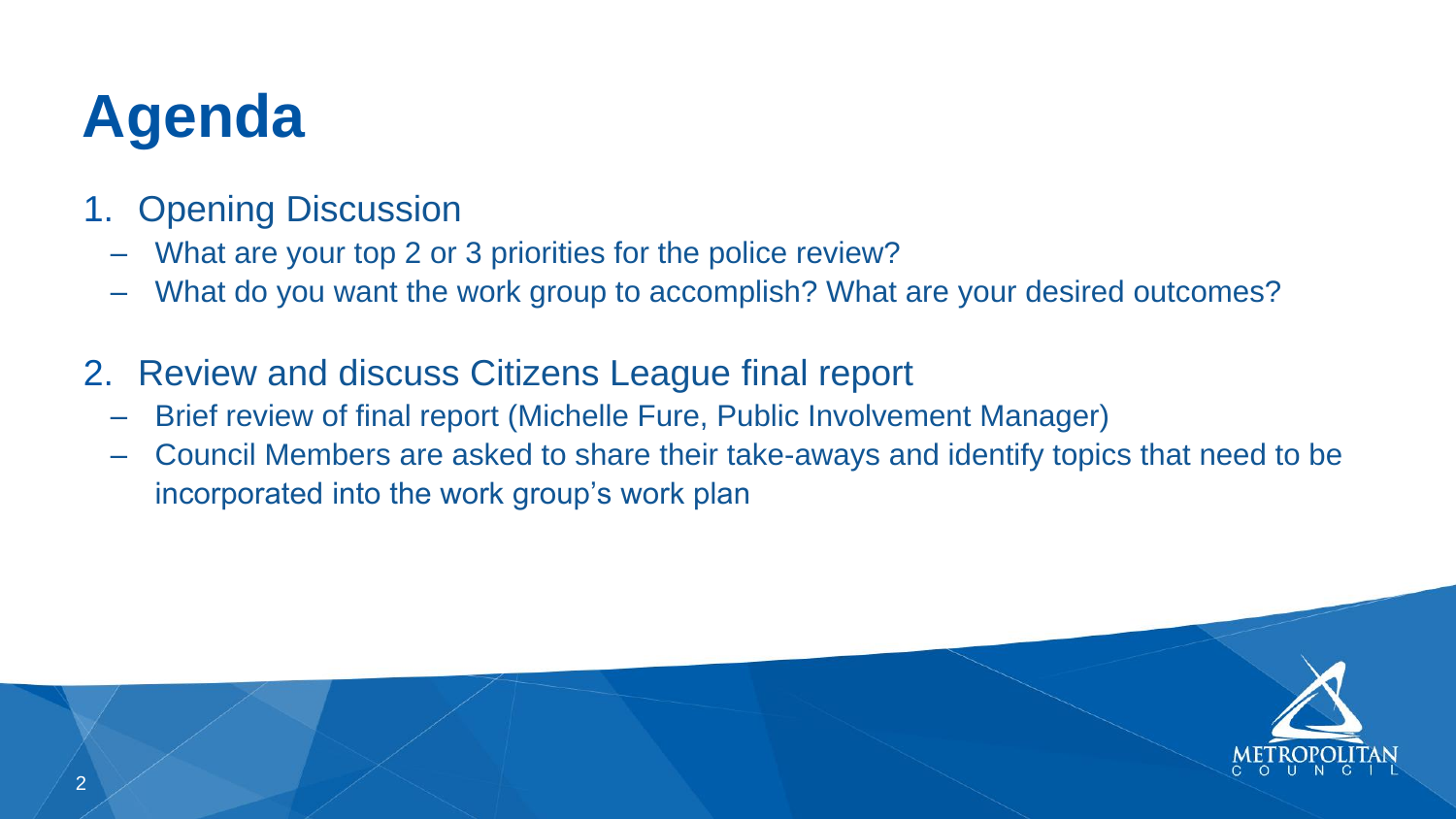- 1. What are your top 2 or 3 priorities for the police review?
- 

2. What do you want the work group to accomplish? What are your desired outcomes?



# **Opening Discussion**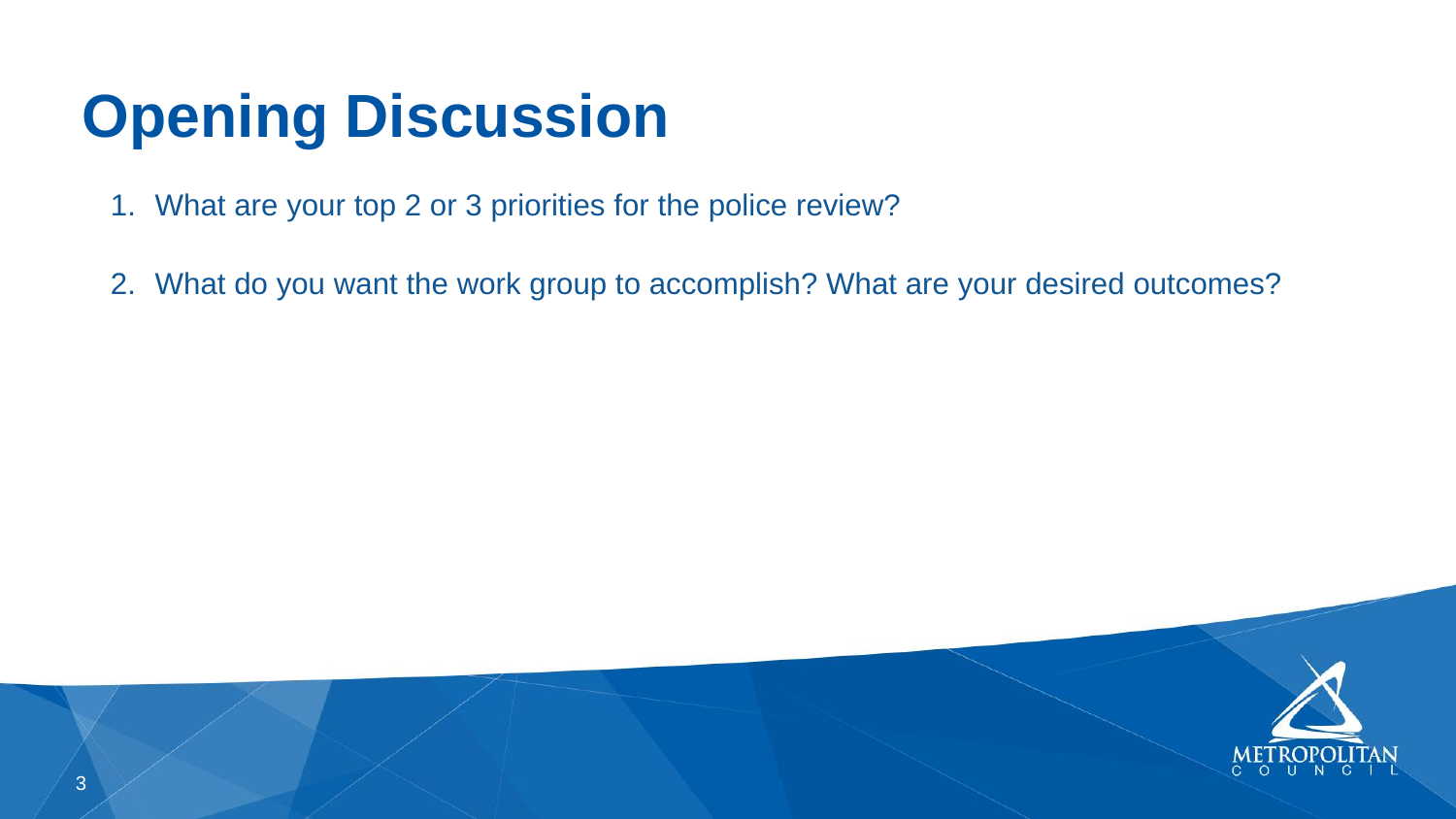



Following a brief presentation, Council Members are asked to share their reflections and take-aways from the engagement report and identify topics that need to be incorporated into the work group's work plan

# **Citizens League Final Report**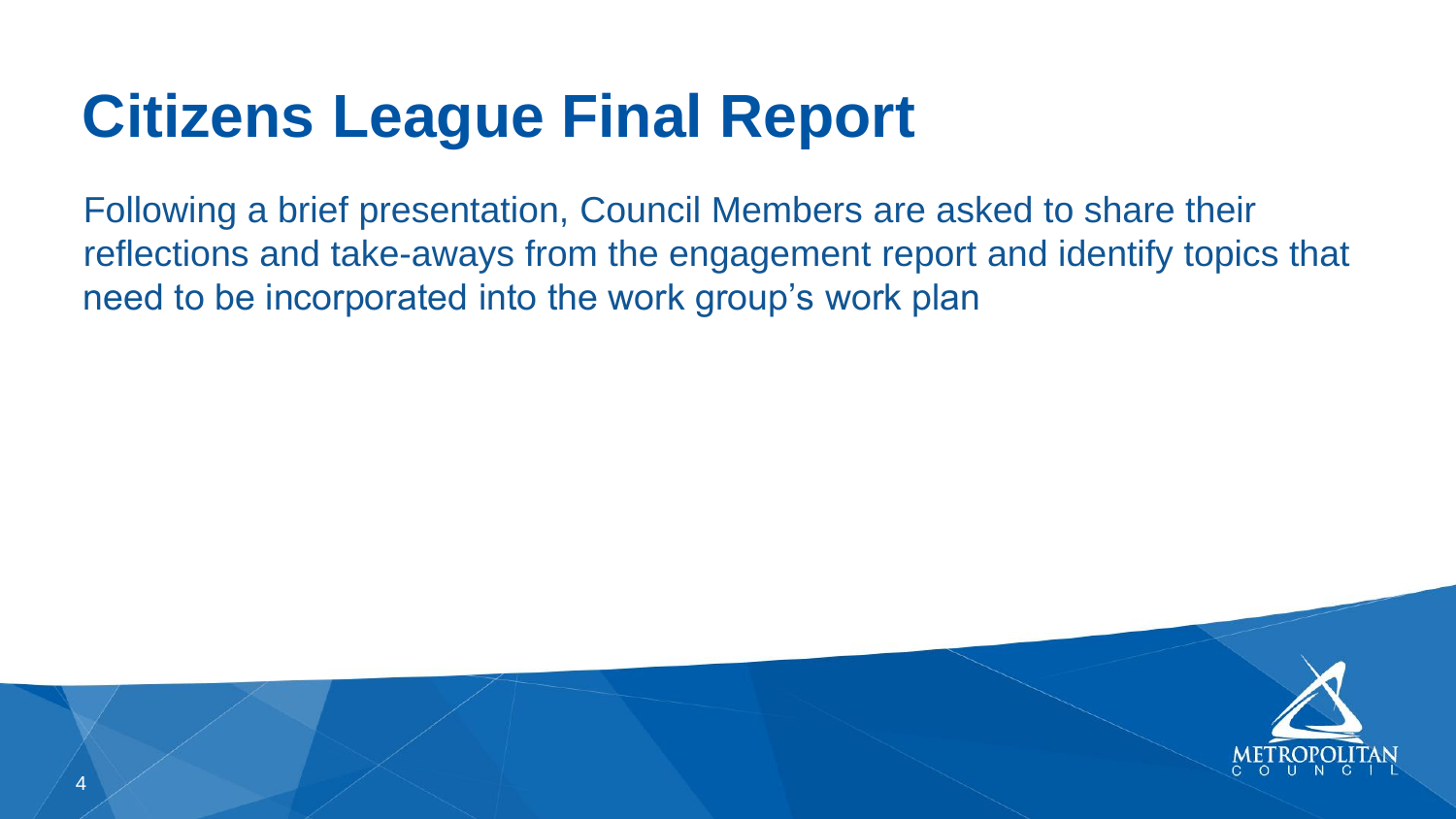



# **Themes – Citizens League engagement**

- Perception vs. reality of safety
- Passenger behavior impacts safety
- More riders lead to a feeling of safety
- Safety is more than enforcement
- The presence of an authority figure leads to a greater sense of safety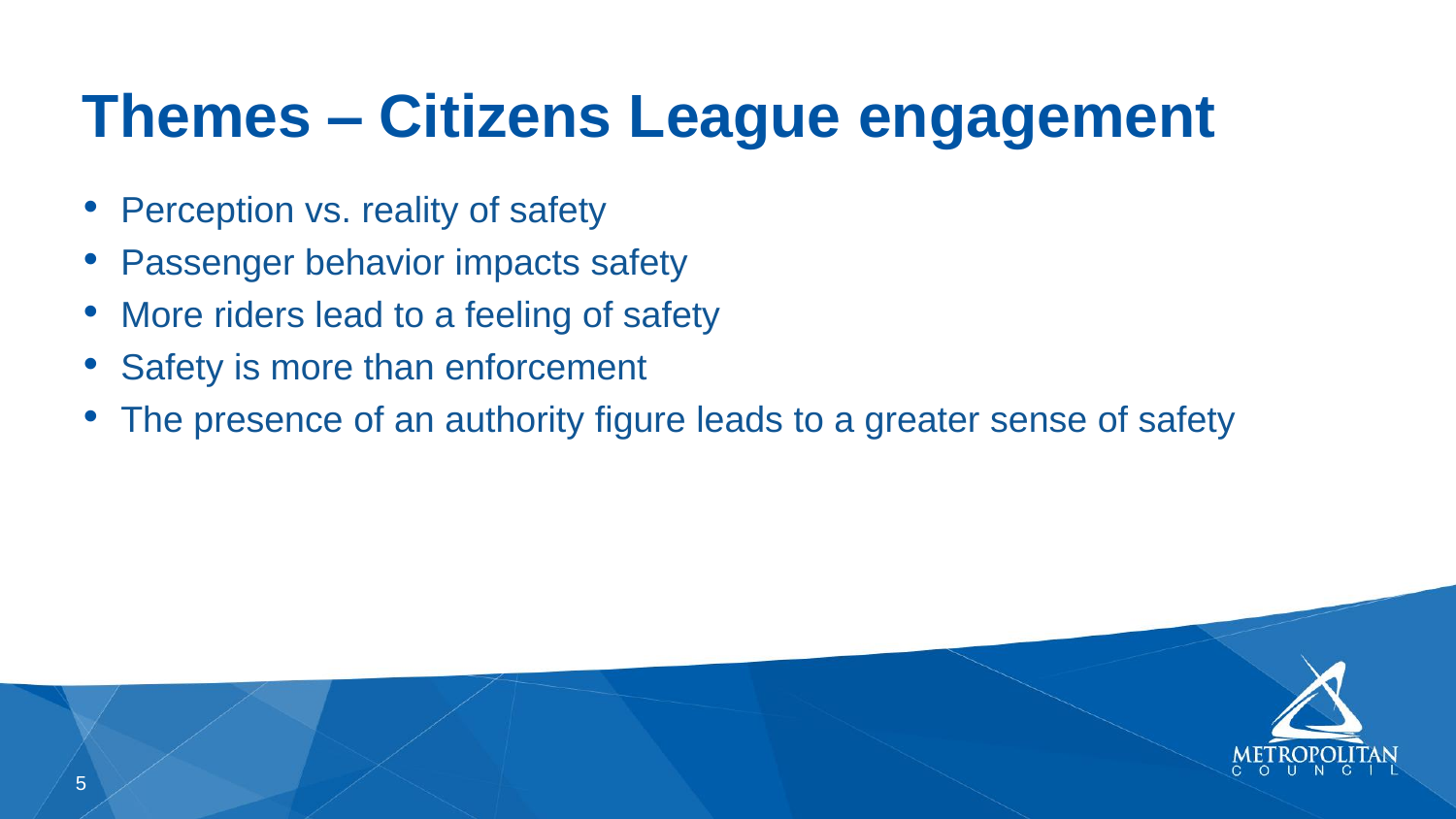



- Conduct review of other cities transit systems to understand their best practices, how they're addressing perceptions of safety vs realities of safety, and to learn from jurisdictions that have robust transit systems in place.
- Continue community engagement efforts.
- Metro Transit could invest in and implement suggested strategies that would lead to an increased sense of safety among the ridership. A safer, cleaner transit system would result in increased choice riders, and increased fare revenue.

#### **Recommendations – Citizens League engagement**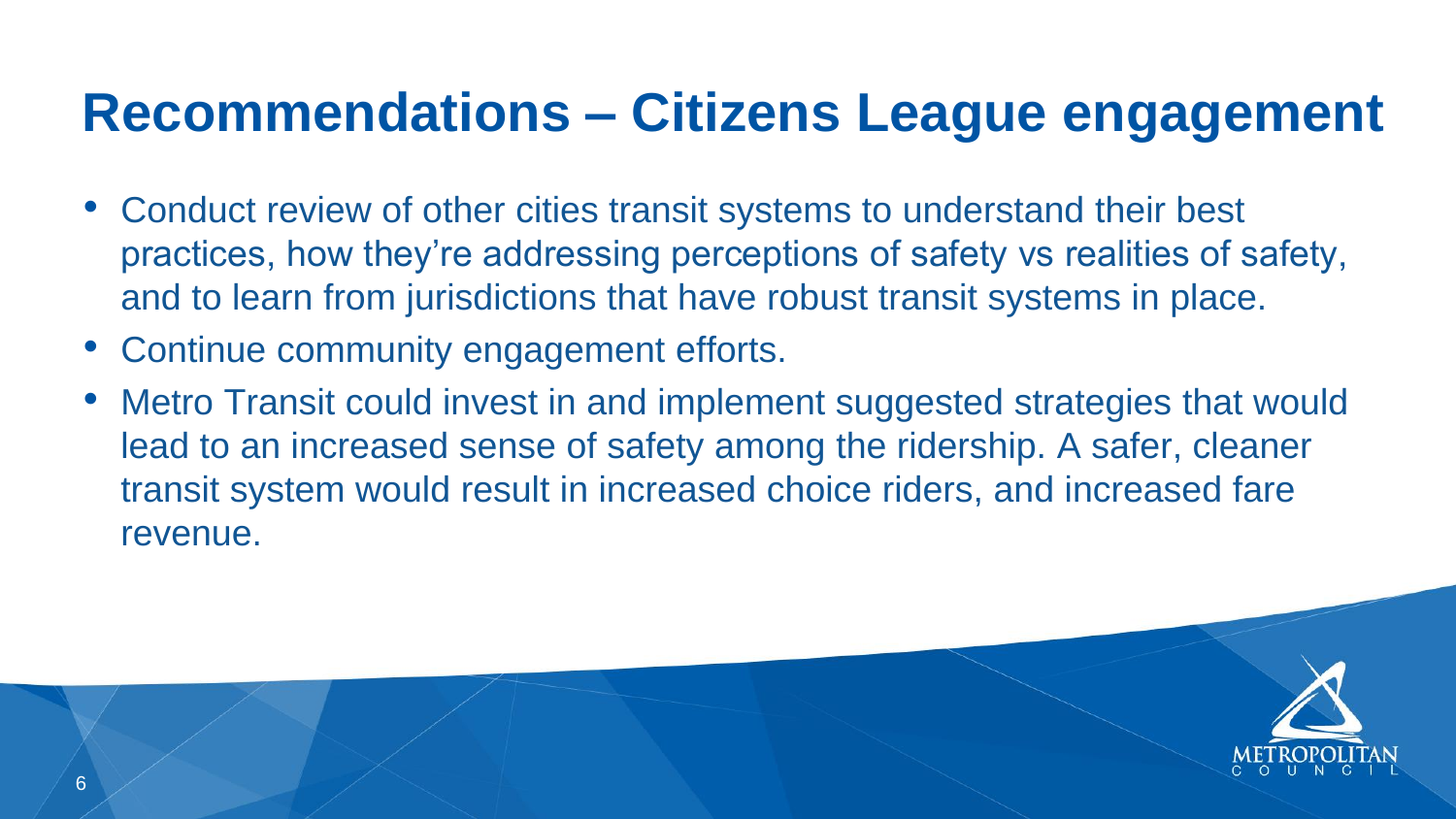• Address the reliability of existing routes and times and reduce wait times. Improve the mobile apps that track times

• Either eliminate fares, provide reduced fares to people experiencing economic hardship, and/or enclose train

ambassadors/helpers/security to de-escalate conflicts, address negative behavior, and connect those needing

• Increase capacity for bicyclists to access transit by adding more bike racks and bike racks that will accommodate fat

- Clean, well-lit, and well-maintained stops, platforms, and vehicles.
- Address pedestrian crossing safety.
- and vehicle movements.
- platforms so that only ticketed riders can enter.
- Provide customer service, anti-racism, and de-escalation training to drivers and conductors.
- Add "conductors" to check fares if needed. Employ a community safety approach and hire unarmed services to the appropriate resources.
- tire cycles for winter commuters.
- Create a more effective and responsive emergency text, button or call system.
- Consult people with disabilities before installing safety features and/or accommodations.
- Provide drivers with a translation app so that people with limited English proficiency can feel safe.
- that prevent some of the gender based and disability-based harassment.
- harassment and sexual violence incidents so that victims are not retraumatized.

• Sponsor Public Service Announcements and visual campaigns on the transit vehicles can help create cultural norms

• Train Transit police, drivers and/or ambassador type staff how to appropriately respond to and handle sexual

### **Community ideas – Citizens League engagement**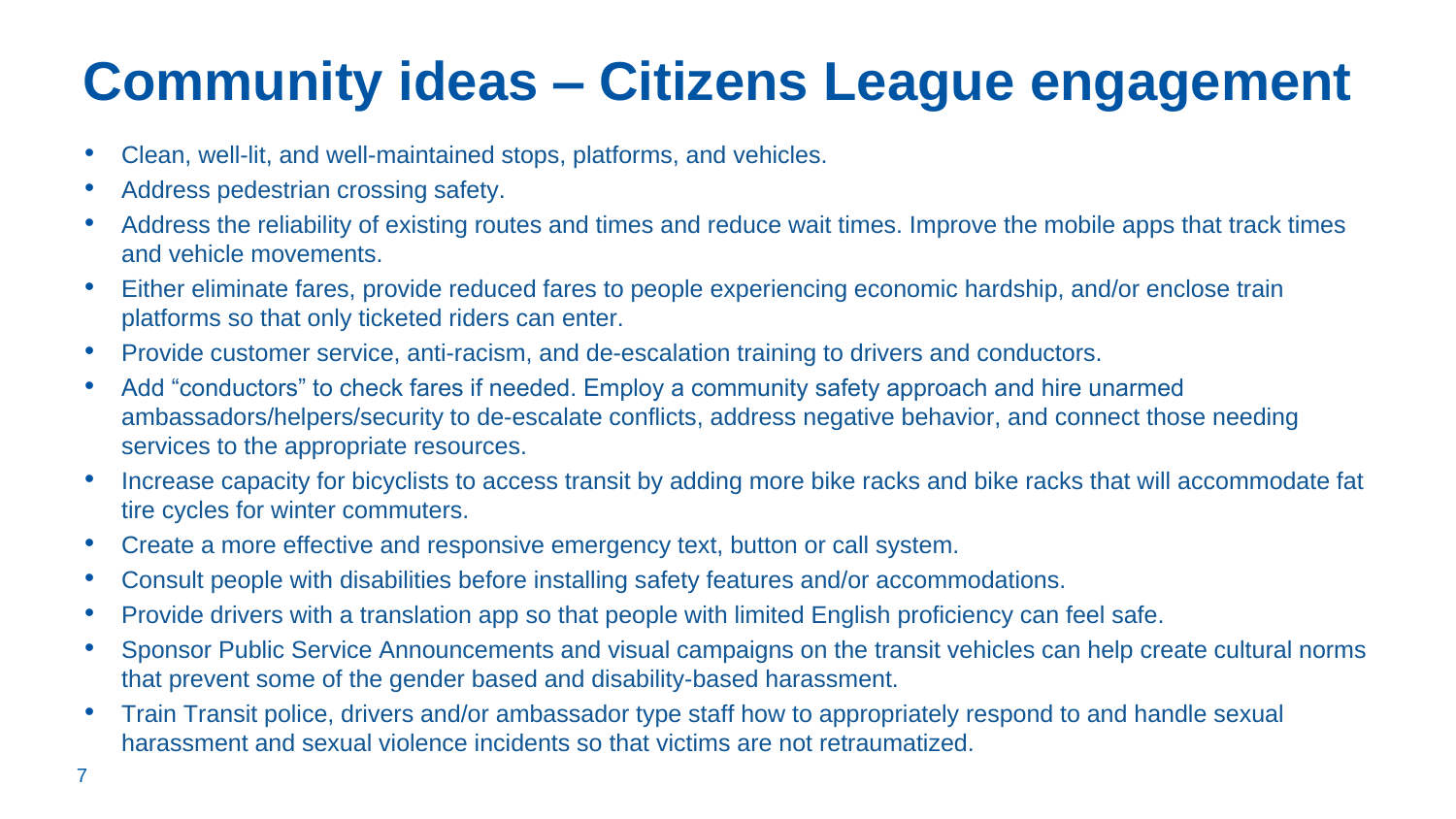- Reflections and take-aways from the report?
- Items or issues to incorporate into work group's work plan?

### **Discussion**